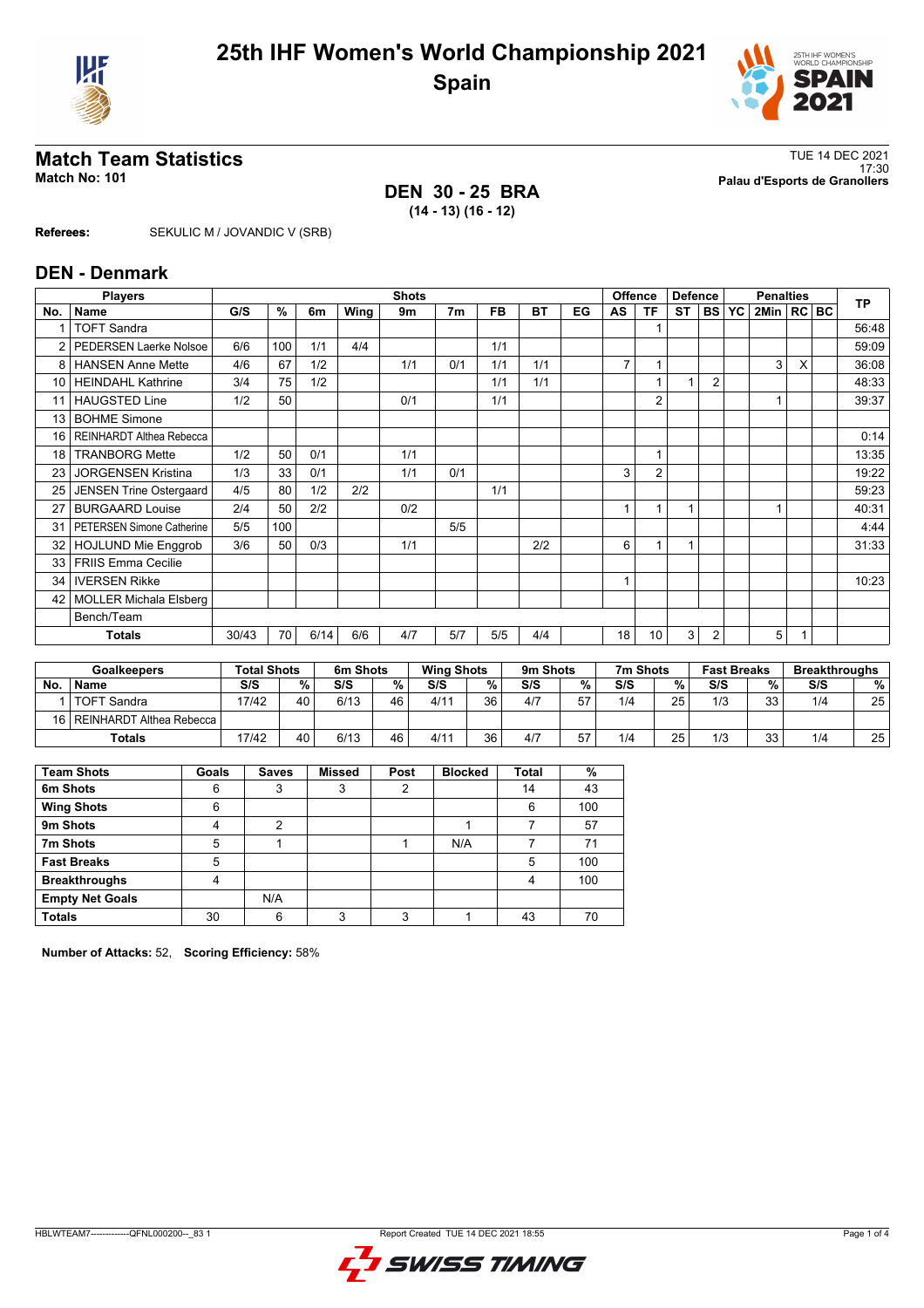



## **Match Team Statistics** TUE 14 DEC 2021 17:30 **Match No: 101 Palau d'Esports de Granollers**

**DEN 30 - 25 BRA (14 - 13) (16 - 12)**

**Referees:** SEKULIC M / JOVANDIC V (SRB)

## **DEN - Denmark**

### **Shots Distribution Players** Goals / Shots 11 HAUGSTED L<br>TITHERES THERES  $1$  TOFT S  $2 - 2$  PEDERSEN L 8 HANSEN A 10 HEINDAHL K 13 BOHME S 16 REINHARDT A  $\frac{1}{0/1}$  $7.77$  $\frac{2}{2}$ × 1<br>1<br>1<br>1 1/1<br>1 1/1 1/1 1/1 0/1 89  $2/3$   $2/2$ U H, j.  $3/3$   $\frac{1}{2}$ u p χú ù. u d 1-Post

| <b>18 TRANBORG M</b> | 23 JORGENSEN K  | 25 JENSEN T           |            | 27 BURGAARD L | 31 PETERSEN S |            | 32 HOJLUND M | 33 FRIIS E |  |
|----------------------|-----------------|-----------------------|------------|---------------|---------------|------------|--------------|------------|--|
|                      |                 | $\overline{4}$<br>1/1 | 111<br>1/1 |               |               | 414        |              |            |  |
|                      | 1/1             |                       | 1/1        | 0/1           | 1/1           |            | 0/1          |            |  |
|                      |                 |                       |            | 1/1           | . .           | 1/1<br>1/1 | 2/2          |            |  |
| 1-Missed             | 1-Missed 1-Post | 1-Post                |            | i-Blocked     |               | 1-Missed   |              |            |  |

| 34 IVERSEN R | 42 MOLLER M |  |  |  |  |  |  |  |
|--------------|-------------|--|--|--|--|--|--|--|
|              |             |  |  |  |  |  |  |  |
|              |             |  |  |  |  |  |  |  |

**Team** Goals / Shots

 $\frac{1}{4}$  4/4 1 1/2  $\frac{1}{2}$  7/8  $\begin{array}{|c|c|c|c|c|}\n\hline\n3/5 & 0/2 & 3/4 \\
\hline\n2/2 & 1/1 & 7/7\n\end{array}$ 2/2 1/1 7/7



## Saves / Shots

| 3/7 | 0/2 | 3/3 |
|-----|-----|-----|
| 3/9 |     | 3/8 |
| 3/8 |     | 2/5 |

| 1 TOFT S |     |     |
|----------|-----|-----|
| 3/7      | 012 | 3/3 |
| 3/9      |     | 3/8 |
| 3/8      |     | 2/5 |
|          |     |     |

I

| <b>16 REINHARDT A</b> |  |  |  |  |  |  |  |  |  |
|-----------------------|--|--|--|--|--|--|--|--|--|
|                       |  |  |  |  |  |  |  |  |  |
|                       |  |  |  |  |  |  |  |  |  |
|                       |  |  |  |  |  |  |  |  |  |

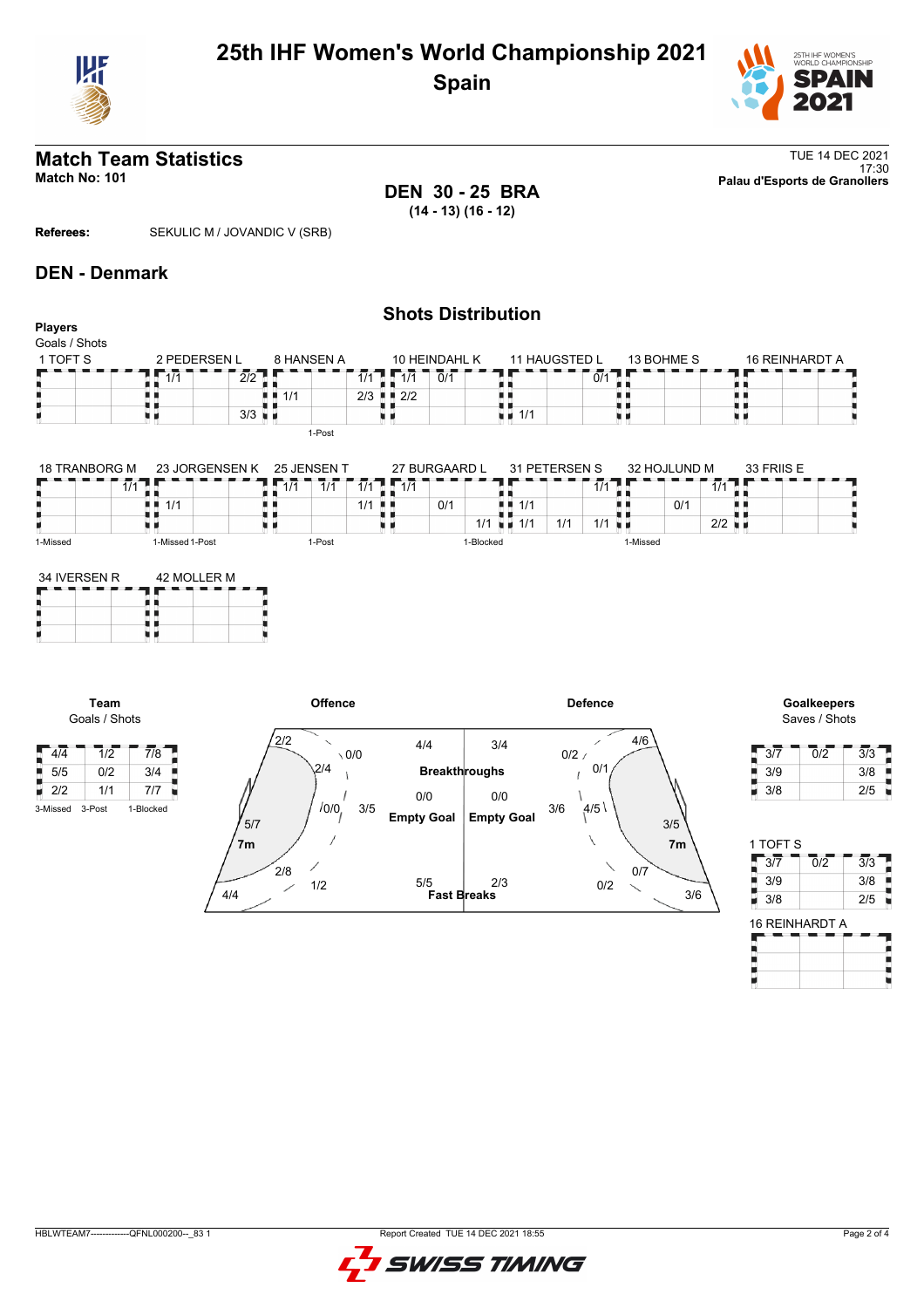



17:30 **Match No: 101 Palau d'Esports de Granollers**

# TUE 14 DEC 2021<br>Match No: 101<br>Palau d'Esports de Granollers

**DEN 30 - 25 BRA (14 - 13) (16 - 12)**

**Referees:** SEKULIC M / JOVANDIC V (SRB)

### **BRA - Brazil**

|                 | <b>Players</b><br><b>Shots</b> |       |     |      |      |      |                |           | <b>Offence</b> | <b>Defence</b> |    | <b>Penalties</b> |                |        |           | <b>TP</b>      |  |  |       |
|-----------------|--------------------------------|-------|-----|------|------|------|----------------|-----------|----------------|----------------|----|------------------|----------------|--------|-----------|----------------|--|--|-------|
| No.             | <b>Name</b>                    | G/S   | %   | 6m   | Wing | 9m   | 7 <sub>m</sub> | <b>FB</b> | <b>BT</b>      | EG             | AS | <b>TF</b>        | <b>ST</b>      | I BS I | <b>YC</b> | 2Min   RC BC   |  |  |       |
|                 | de PAULA Bruna                 | 2/9   | 22  | 0/2  |      | 0/5  |                |           | 2/2            |                | 5  |                  | $\overline{2}$ |        |           |                |  |  | 48:03 |
| 6               | <b>FERNANDES Mariane</b>       |       |     |      |      |      |                |           |                |                |    |                  |                |        |           |                |  |  |       |
|                 | de ARAUJO Tamires              | 3/7   | 43  | 3/6  |      |      |                |           | 0/1            |                |    |                  | 1              |        |           |                |  |  | 53:07 |
| 9               | RODRIGUES BELO Ana Paula       | 4/8   | 50  | 0/1  |      | 3/5  |                | 1/2       |                |                | 6  | $\overline{2}$   |                |        |           |                |  |  | 38:41 |
| 10 <sup>1</sup> | RIBEIRO QUINTINO Jessica       | 0/3   | 0   |      | 0/3  |      |                |           |                |                |    |                  |                |        |           |                |  |  | 18:37 |
| 12 <sup>2</sup> | <b>ARENHART Barbara</b>        |       |     |      |      |      |                |           |                |                |    | 1                |                |        |           |                |  |  | 47:21 |
| 13 <sup>1</sup> | <b>ALVES CARNEIRO Talita</b>   |       |     |      |      |      |                |           |                |                |    |                  |                |        |           |                |  |  |       |
| 15              | da ROCHA Francielle            |       |     |      |      |      |                |           |                |                |    |                  |                |        |           |                |  |  | 6:19  |
| 20 <sub>1</sub> | <b>ARAUJO Larissa</b>          | 3/6   | 50  | 0/1  | 3/5  |      |                |           |                |                |    |                  |                |        |           |                |  |  | 59:19 |
| 21              | CARDOSO Adriana                | 10/13 | 77  | 3/4  | 3/3  |      | 3/5            | 1/1       |                |                |    |                  |                |        |           |                |  |  | 42:00 |
| 22              | <b>VIEIRA Samara</b>           |       |     |      |      |      |                |           |                |                |    |                  |                |        |           | $\overline{2}$ |  |  | 16:56 |
| 26              | <b>FERMO Thais</b>             |       |     |      |      |      |                |           |                |                |    |                  |                |        |           |                |  |  |       |
| 49              | <b>MATIELI Patricia</b>        | 2/4   | 50  | 0/2  | 1/1  |      |                |           | 1/1            |                | 4  |                  |                |        |           |                |  |  | 56:48 |
| 87              | de ARRUDA Renata               |       |     |      |      |      |                |           |                |                |    |                  |                |        |           |                |  |  | 9:03  |
| 91              | <b>VENTURA Livia</b>           | 1/1   | 100 | 1/1  |      |      |                |           |                |                |    |                  |                |        |           |                |  |  | 23:46 |
|                 | Bench/Team                     |       |     |      |      |      |                |           |                |                |    | $\overline{2}$   |                |        | 1         |                |  |  |       |
|                 | <b>Totals</b>                  | 25/51 | 49  | 7/17 | 7/12 | 3/10 | 3/5            | 2/3       | 3/4            |                | 17 | 5                | 5              |        |           | 4              |  |  |       |

| <b>Goalkeepers</b> |                    | <b>Total Shots</b> |    | 6m Shots |          | <b>Wing Shots</b> |   | 9m Shots |    | 7m Shots<br><b>Fast Breaks</b> |    |     | <b>Breakthroughs</b> |     |   |
|--------------------|--------------------|--------------------|----|----------|----------|-------------------|---|----------|----|--------------------------------|----|-----|----------------------|-----|---|
| <b>No</b>          | <b>Name</b>        | S/S                | %  | S/S      | %        | S/S               | % | S/S      | %  | S/S                            | %  | S/S | %                    | S/S | % |
| 12 <sub>1</sub>    | ARENHART Barbara   | 6/28               | 21 | 3/7      | 43       | 0/5               |   | 2/6      | 33 | 1/4                            | 25 | 0/5 |                      | 0/1 |   |
| 871                | I de ARRUDA Renata | 0/7                |    | 0/1      |          | 0/1               |   |          |    | 0/2                            | 0  |     |                      | 0/3 |   |
|                    | <b>Totals</b>      | 6/36               |    | 3/9      | 33<br>υu | 0/6               |   | 2/6      | 33 | 1/6                            | 17 | 0/5 |                      | 0/4 |   |

| <b>Team Shots</b>      | Goals | <b>Saves</b> | <b>Missed</b> | Post | <b>Blocked</b> | <b>Total</b> | %              |
|------------------------|-------|--------------|---------------|------|----------------|--------------|----------------|
| 6m Shots               |       | 6            | ົ             |      |                | 17           | 4 <sup>1</sup> |
| <b>Wing Shots</b>      |       |              |               |      |                | 12           | 58             |
| 9m Shots               | ົ     |              | 2             |      |                | 10           | 30             |
| 7m Shots               | ົ     |              |               |      | N/A            | 5            | 60             |
| <b>Fast Breaks</b>     | າ     |              |               |      |                | 3            | 67             |
| <b>Breakthroughs</b>   | 3     |              |               |      |                |              | 75             |
| <b>Empty Net Goals</b> |       | N/A          |               |      |                |              |                |
| <b>Totals</b>          | 25    | 17           |               | ົ    | ◠              | 51           | 49             |

**Number of Attacks:** 52, **Scoring Efficiency:** 48%